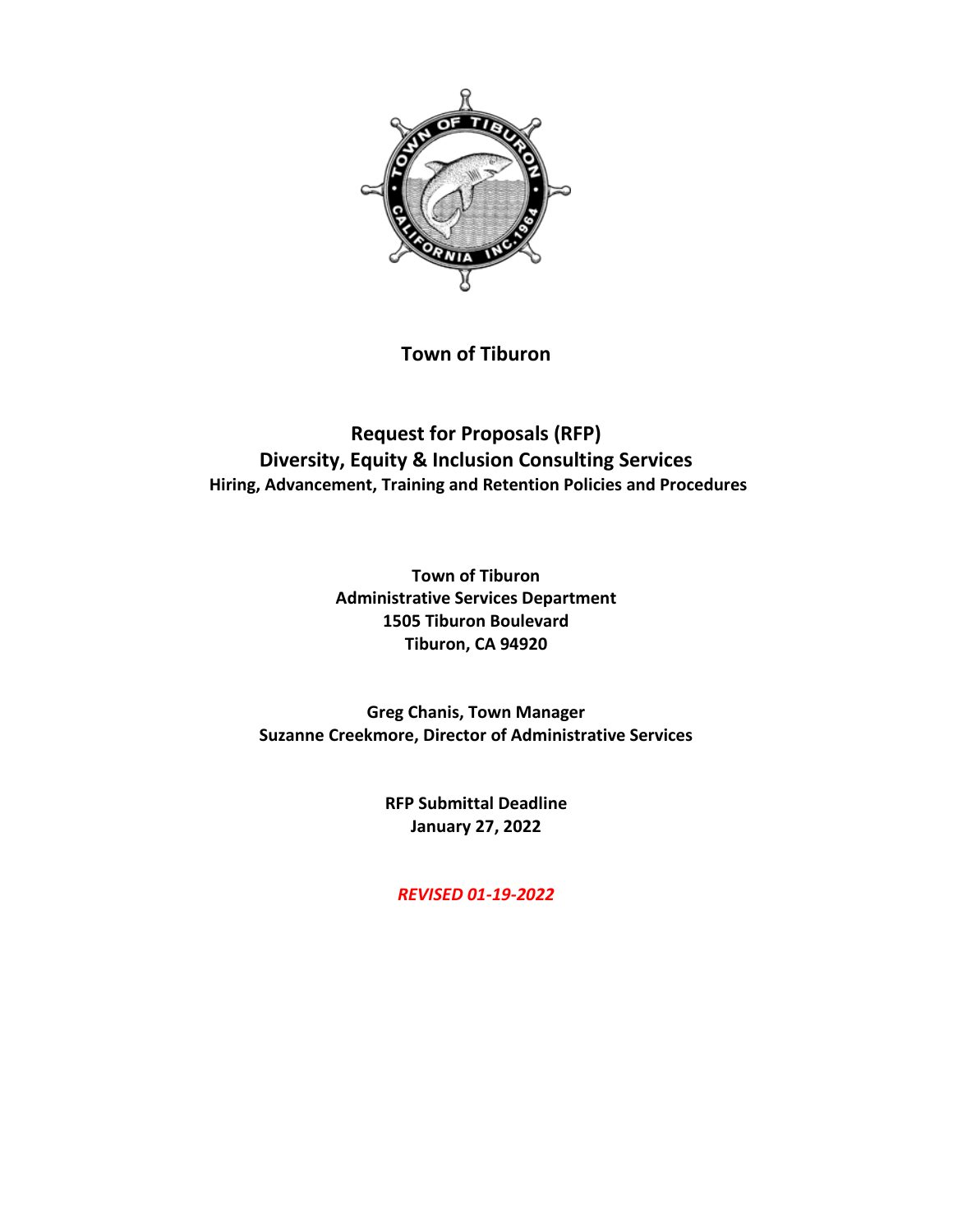# **Table of Contents**

- 1. Introduction
- 2. Eligibility
- 3. Project Overview
- 4. Scope of Work & Desired Outcomes
- 5. Submittal Requirements
- 6. Selection Process and Tentative Schedule
- 7. Equal Employment Opportunity
- 8. Proposal Terms and Conditions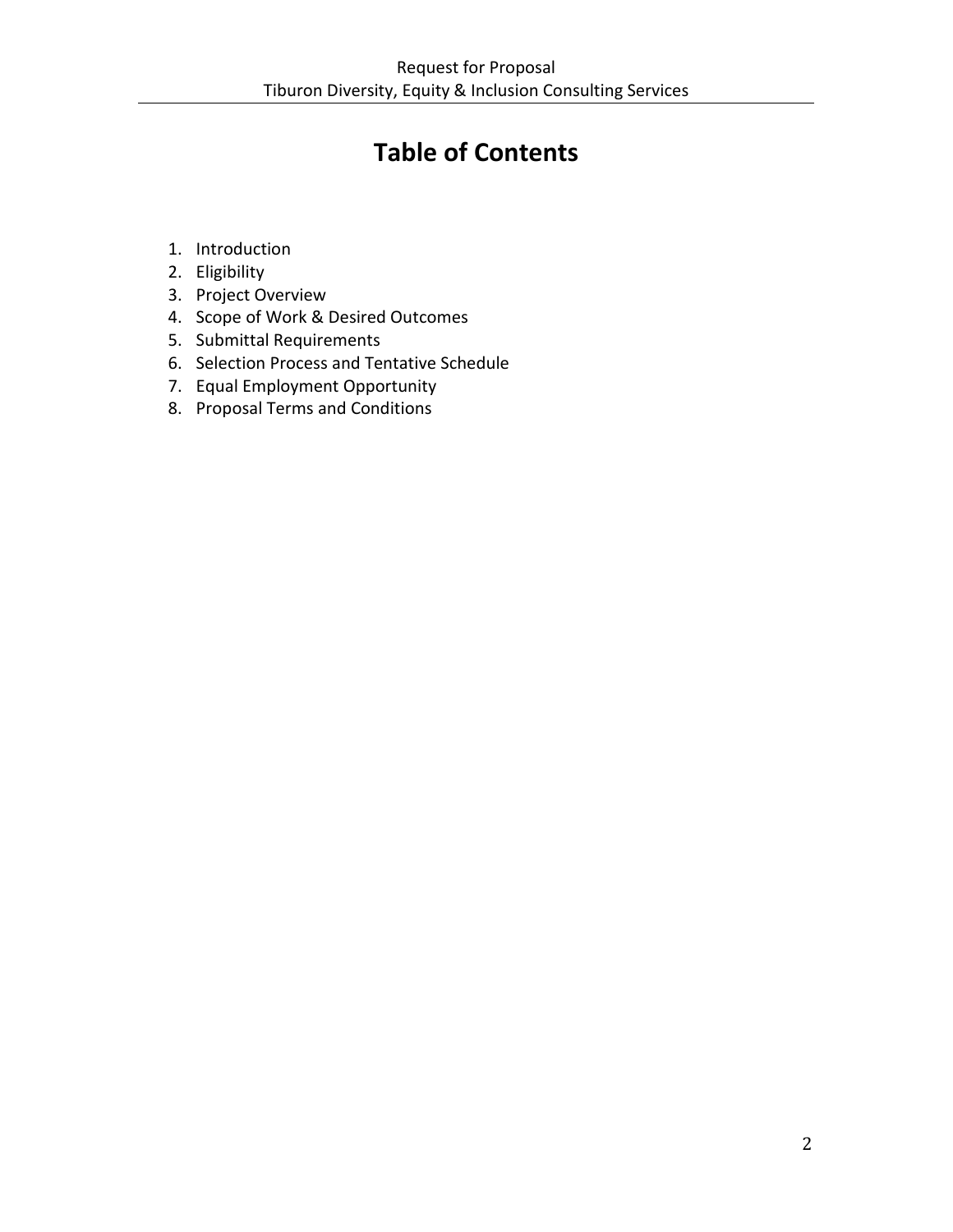## **Introduction**

The Town of Tiburon, with a population of approximately 9,000, is located just a few miles north of the Golden Gate Bridge in southern Marin County. Tiburon was incorporated in 1964 as a General Law municipality and operates under the Council-Manager form of government. The Town Council consists of five (5) members elected at large and approximately 20 committee and commission members, appointed by the Town Council. Tiburon has 39 full time employees working in 4 departments including: Administrative Services, Community Development, Police, and Public Works.

In October 2020, the Town Council established a Diversity and Inclusion Task Force to provide advice to the Town Council, Town Manager, and Police Chief regarding issues of diversity and inclusion involving the Police force as well as advice to the Town Manager and Town Council regarding ways to improve diversity and inclusion generally in the Town of Tiburon. The Diversity and Inclusion Task Force is comprised of 10 members, including all 5 Councilmembers and 5 at large members from the community. The Town of Tiburon is committed to advancing diversity, equity and inclusion and addressing issues related to these areas.

# **Eligibility**

This request is open to parties engaged in the lawful practice of their profession that satisfy the minimum qualifications set forth in this Request for Proposal (RFP). Minorityowned, Women-owned, and Emerging Small Businesses are encouraged to apply for this opportunity. Consultants with experience working with government agencies of similar size to the Town of Tiburon will be given preference.

## **Project Overview**

The intent of this Request for Proposal (RFP) is to describe the services needed to assess and make recommendations regarding hiring, advancement, retention and training practices that align with the Town's Diversity, Equity and Inclusion objectives. The selected consultant will be expected to advise the Town Manager, Director of Administrative Services, other Town staff, Town Council, and Diversity and Inclusion Task Force on recommendations for improvements and applicable resources with clear goals for evaluating short-term progress and long-term success in its employee hiring, advancement, retention and training practices.

Professional services will be executed through a Professional Services Agreement (PSA) with task orders that are based on a mutually-agreeable scope of work, budget, and schedule. The Town anticipates the work under this agreement to be completed by August 31, 2022, or within six months of commencing work under the PSA. Based on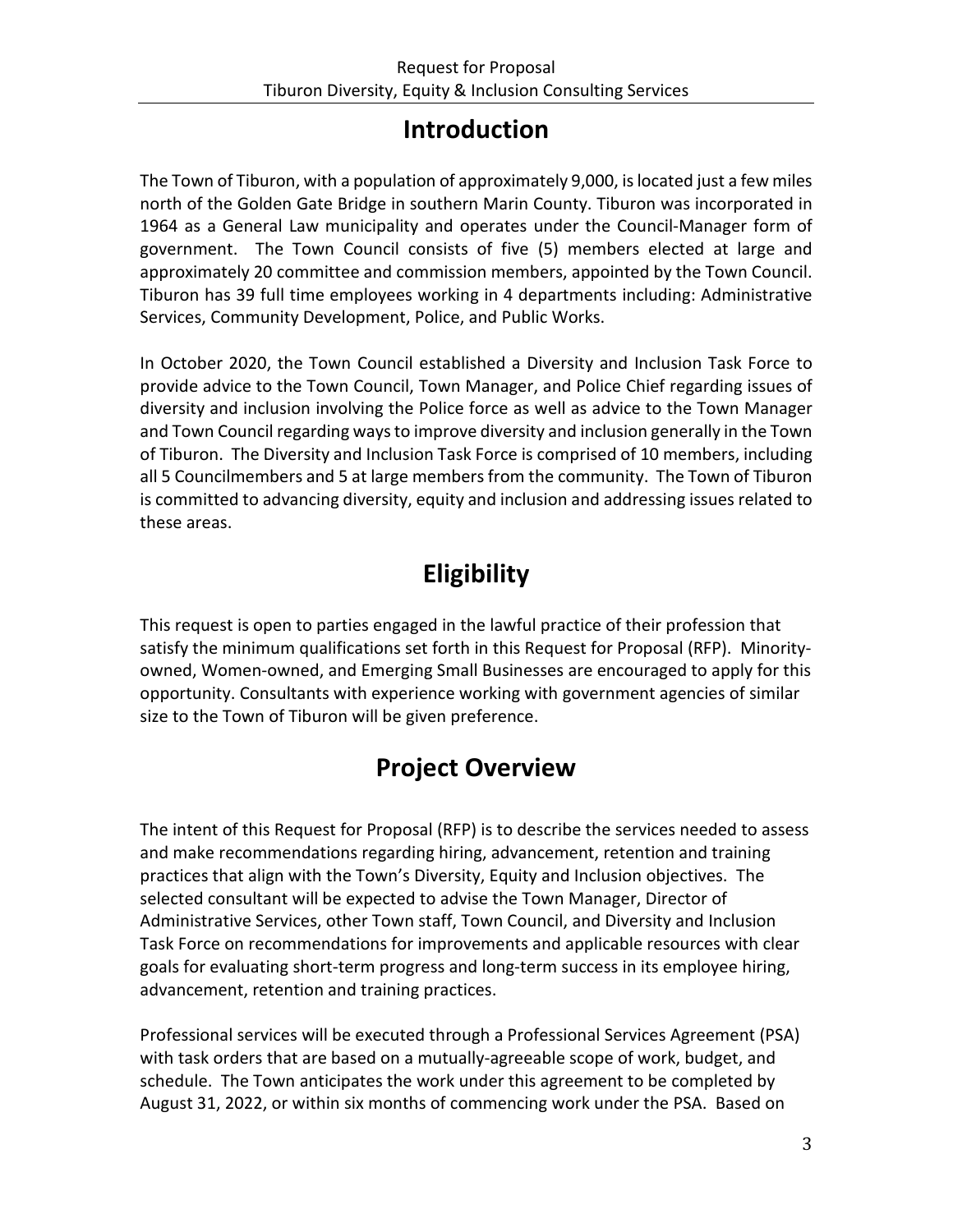the results of the study, there is potential for an ongoing partnership between the Consultant and the Town after the successful completion of the work identified in the PSA.

## **Scope of Work & Desired Outcomes**

## **1. DEI Audit**

The Diversity, Equity, and Inclusion audit would include a review of existing policies and practices related to the Town's hiring, advancement, retention and training practices. This includes at minimum the review of: The recruitment, interviewing, selection and onboarding process for all employees, the performance evaluation process, promotion/advancement opportunities for existing employees, and the current training program. We expect the audit and recommendations will focus on the following key areas:

### **a. Assessment**

In conjunction with designated Town Staff and members of the Diversity and Inclusion Task Force, assess the Town's hiring, advancement, retention, and training practices to identify opportunities and challenges, and use this information to develop policy, program and training recommendations.

### **b. Data Analysis**

Provide aid in reviewing and interpreting available and relevant demographic data for the Town in relation to our workforce and community we serve. Identify additional data that can be gathered and inclusive language best practices to inform Town practices moving forward.

### **c. Policy and Document Review:**

Review existing Town-wide and Department-specific documents, policies and procedures and make recommendations for updates or creation of new ones. Document review will include Town-wide policies, the Municipal Code, bargaining unit Memorandums of Understanding, department policies, recruitment fliers, interview evaluation forms, performance evaluation forms, and other related documents. Recommendations should comply with state and federal laws and meet the contractual obligations of our bargaining unit agreements.

### **2. DEI Summary Report**

#### **a. Summary Report and Recommendations**

Once material is collected and analyzed, the Consultant will prepare a detailed Summary Report, including but not limited to an analysis outlining key themes, recommendations for incorporating actionable steps that align with the Town's DEI goals.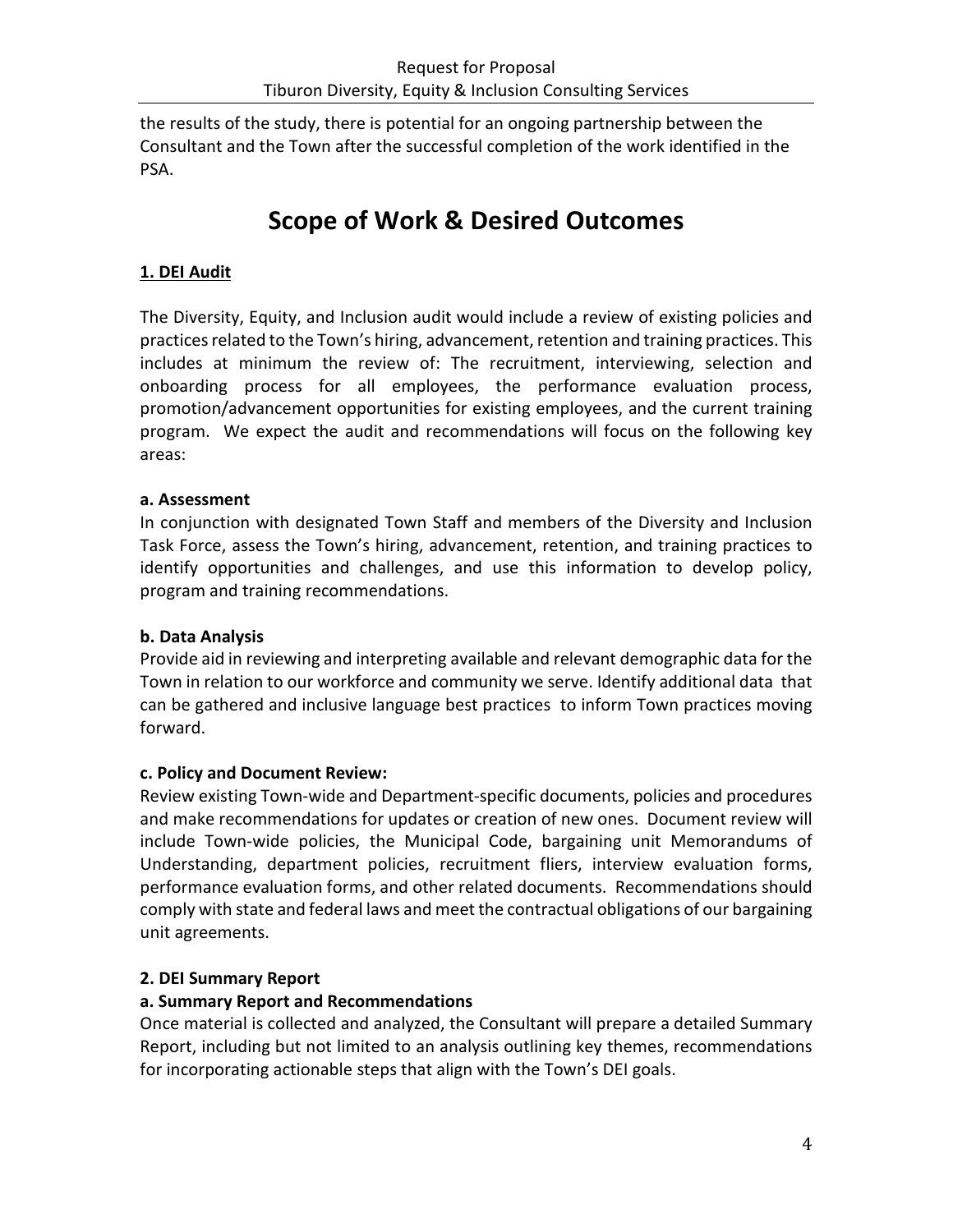The Summary Report elements are expected to include, at minimum:

- Assessment of written and unwritten programs, policies, and practices resulting in qualitative data regarding the current work and workplace of the Town of Tiburon, as well as stakeholder perspectives and expectations for future organizational culture change in relation to DEI programs and practices.
- Identification and analysis of the gaps between the current and future desired state of the organization, and opportunities to build upon. The report should include recommendations for embedding new policies and practices into the organization's culture and into all function areas of the Town, including achievable short-term action steps and sustainable, long-term goals. Goals and recommendations should be appropriately scaled for the organization's size and number of employees.
- Consultant will recommend an effective training program for all staff, elected officials and appointed officials. The proposed training program should address the areas of improvement identified in the audit and aim to satisfy short and longterm DEI goals. We anticipate the training program would include interactive inperson and on-line training that has a demonstrated track record of success in producing measurable outcomes. Alternative live training modalities will be considered if necessitated by pandemic-related restrictions.

## **Submittal Requirements**

Submit five (5) hard copies of the proposal in an 8  $\frac{1}{2}$  by 11" format, in sufficient detail to allow for a thorough elevation and comparative analysis and provide one (1) electronic copy on a USB drive (PDF only). All copies, including the electronic copy shall be provided in a sealed envelope. Proposer's name and address should be clearly marked on the outside of the envelope/package. Emailed or faxed proposals will not be accepted.

Submit Proposals to: Greg Chanis Town Manager Town of Tiburon 1505 Tiburon Boulevard Tiburon, CA 94920

**REVISED 01/19/2022: PROPOSALS MAY BE SUBMITTED ELECTRONICALLY IN PDF FORMAT VIA THE TOWN'S DIVERSITY & INCLUSION TASK FORCE WEB PAGE USING THE RFP ONLINE SUBMITAL FORM. THE FORM CAN BE FOUND USING THE LINK BELOW:**

### **http://townoftiburon.org/373/Diversity-Inclusion-Task-Force**

Proposals must be delivered no later than **5:00 PM, January 27, 2022** (Pacific Time). The Consultant submitting the proposal is responsible for the means of delivering the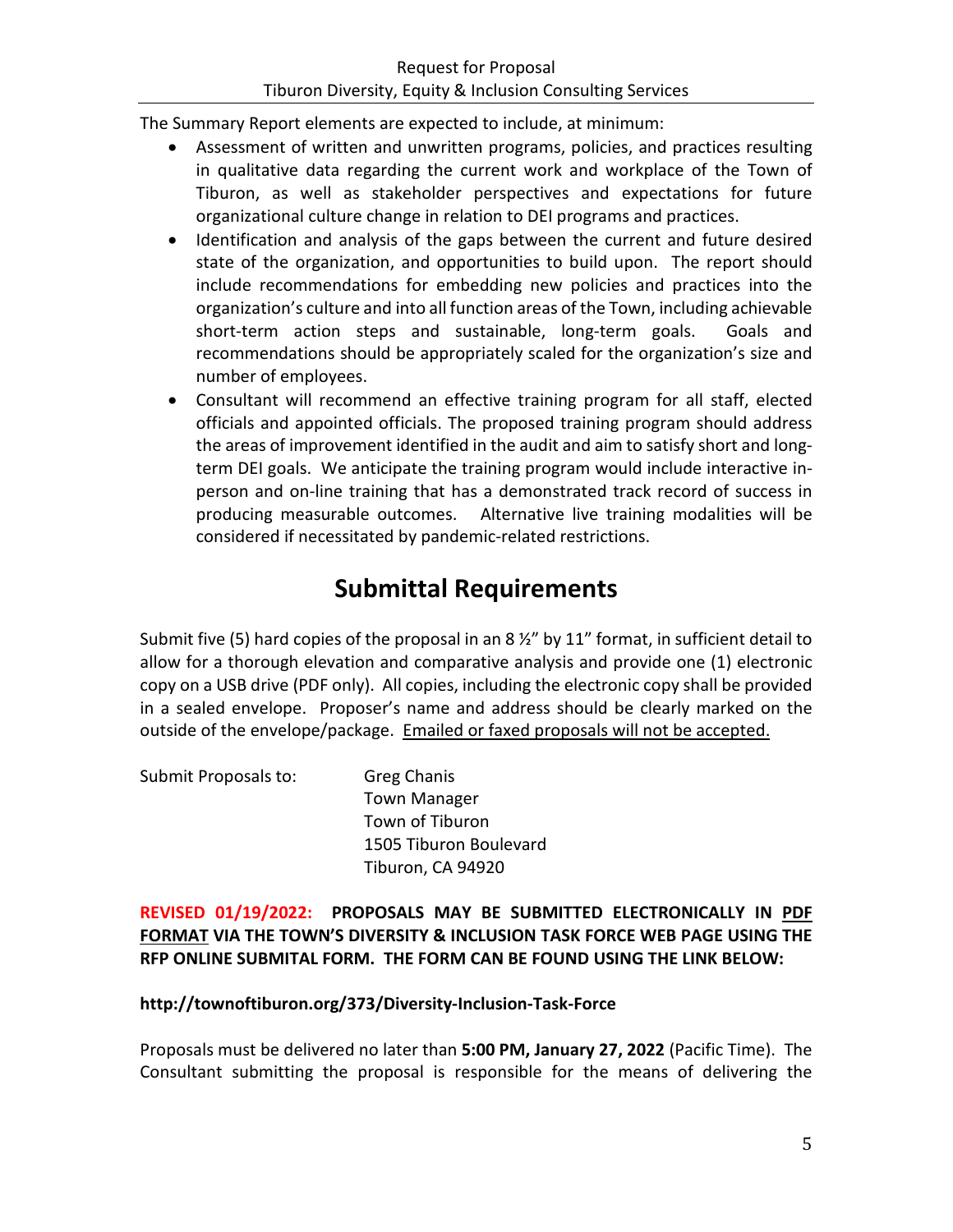### Request for Proposal Tiburon Diversity, Equity & Inclusion Consulting Services

proposals to the location listed above and in accordance with the deadline. All proposals submitted after the deadline shall not be accepted.

The proposal must include, at a minimum, the following information in sectionalized format addressing the work detailed in the RFP:

- 1. Cover Letter/Executive Summary of transmittal should be included, duly signed by an office or other person empowered to commit the Consultant to the terms and conditions of the proposal. This letter should also address the willingness on the part of the Consultant to utilize the Town's Professional Services Agreement (attached hereto). All proposers must identify in their proposal any terms and conditions that they wish to negotiate.
- 2. The qualifications and experience of the Consultant team, including any sub-Consultants, should be detailed. Please emphasize the specific qualifications and commitment to the project by key team members. This section should also include a detailed work plan with schedule describing how tasks will be organized and which team member will complete it.
- 3. The proposal should demonstrate your team's understanding of the project and significant steps, methods and procedures to be employed by your firm to ensure quality end products that are to be delivered within the required time frames and your identified budget.
- 4. A proposed budget to complete the work, including the hourly rates of individuals involved.
- 5. Project references, with names and phone numbers of contact persons. Provide at least 3 references from the last five years.

Questions regarding the RFP shall be submitted in writing to Suzanne Creekmore, Director of Administrative Services, by email at **screekmore@townoftiburon.org**. Written responses will be sent to all parties who have expressed an interest in applying for the opportunity. Questions will not be accepted by phone. All questions must be received by January 14, 2022 by 5:00 PM Pacific time.

## **Selection Process and Tentative Schedule**

This RFP does not commit the Town to enter into a contract, nor does it obligate the Town to pay for any costs incurred in preparation and submission of proposals or in anticipation of a contract.

An agreement shall not be binding or valid with the Town unless and until it is executed by authorized representatives of the Town and the proposer.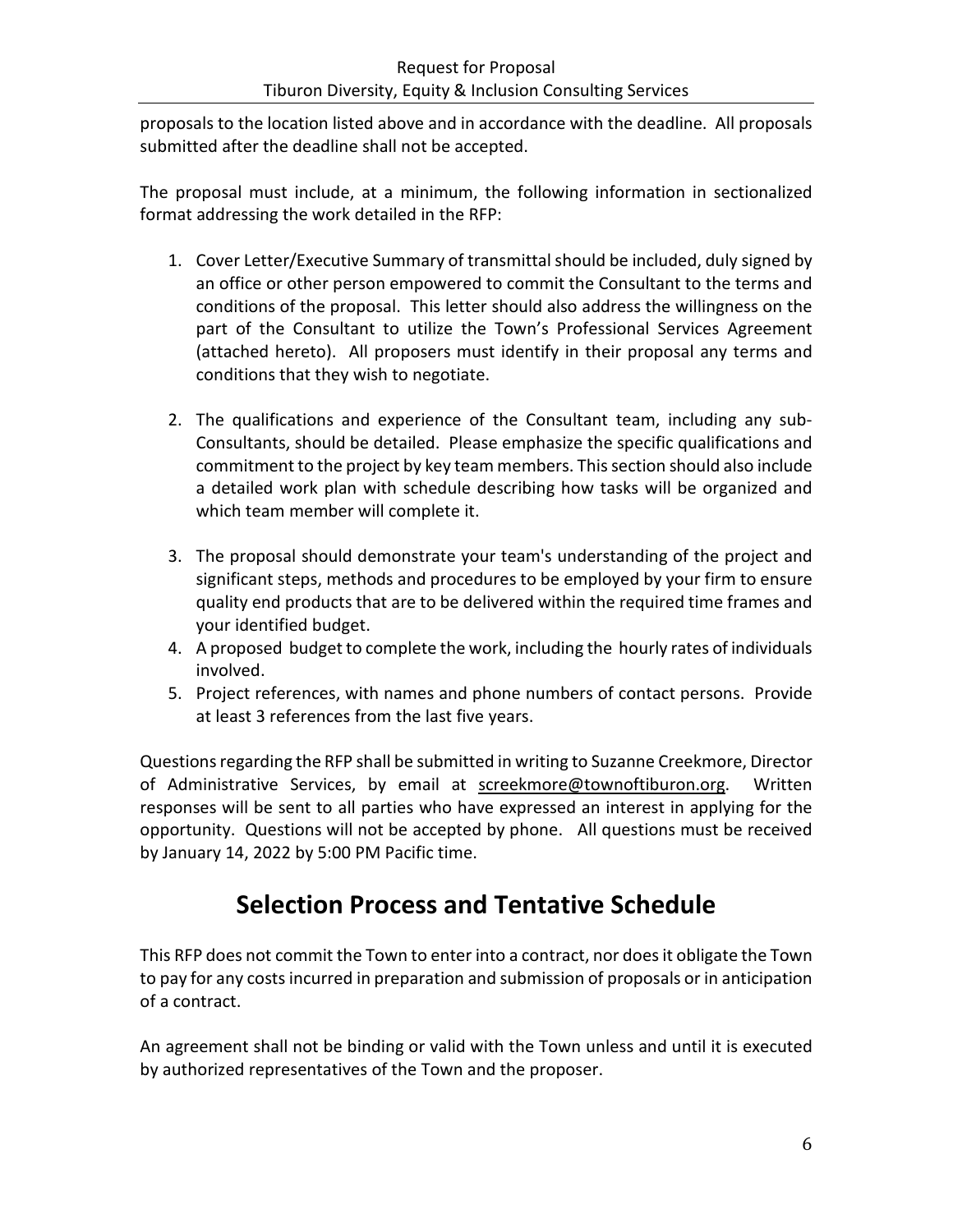Consultants will be evaluated by the Administrative Services Department through a panel on the following criteria:

- Professional competence and qualifications.
- Experience of personnel assigned to the project.
- Quality of the proposal. The proposal should clearly demonstrate the firm's understanding of the Town's overall objectives in completing the work.
- Ability to produce high quality documents that are readable and that can be published in hard copy form and electronically.
- Demonstrated ability to work with local government staff, elected officials and appointed officials.
- Proposed budget for completing the work and ability to complete the project within desired scheduled and budgeted cost.
- Review of references.

Respondents, if selected for an interview, should be prepared to attend an interview in Tiburon at Town Hall, 1505 Tiburon Boulevard, Tiburon, CA 94920. The top three to four proposals will be invited to an interview. The interview will help to clarify each proposal and the approach and qualifications for the project. Based upon the interview and evaluation of the proposals, the top-ranked consultant will be selected.

### Tentative RFP timeline

.

|           | • RFP issued                          | January 3, 2022      |
|-----------|---------------------------------------|----------------------|
| $\bullet$ | Deadline for questions/clarifications | January 14, 2022     |
| $\bullet$ | Proposals Due                         | January 27, 2022     |
| $\bullet$ | Interviews                            | February 10-23, 2022 |
|           | • Selection of Consultant             | End of February 2022 |
|           | • Start Project                       | March 2022           |
|           |                                       |                      |

## **Equal Employment Opportunity**

The Town of Tiburon is committed to equal employment opportunity for all employees, contractors, and applicants. We prohibit discrimination based upon race, color, religion, marital status, age, national origin, physical or mental disability, medical condition, pregnancy, genetic information, gender, sexual orientation, gender identity or expression, veteran status, or any other actual or perceived status protected under federal, state, or local law. Employment decisions are based on individual qualifications and performance.

## **Proposal Terms and Conditions**